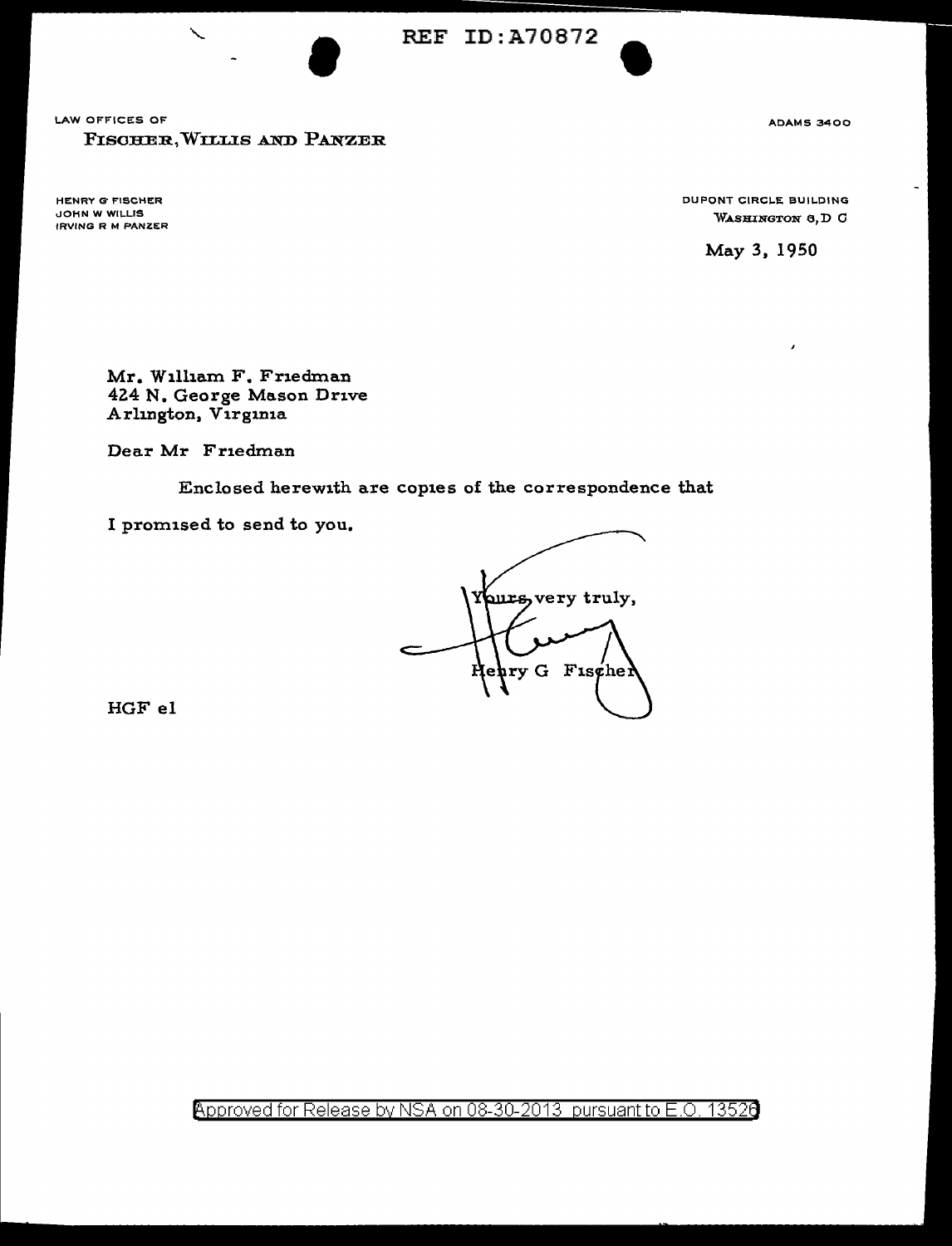## **REF ID: A70872**

CSJAGP 50/2227

APR 1950

Mr. Hanry G. Fischer Fischer. Willis and Panzer Dupont Circle Building Washington 6, D. C.

Dear Mr. Fischer:

Your letter of 10 March 1950 to the Secretary of Defense. together with inclosures, relating to certain pending United States patent applications on inventions made by Mr. William F. Friedman, Director of Communications Research, Defense Security Agency, and now retained in a secret status, has been referred to this office for necessary action and direct reply.

According to your letter the Government permitted Mr. Friedman. alone or together with his collaborators, to retain the commercial or foreign rights pertaining to these inventions.

Your letter also states that in view of the facts set forth therein, including Mr. Friedman's present illness and its effect upon his earning capacity, and your statement that the inventions in question probably will not be released from secrecy for many years, the question has arisen whether, in equity, an attempt is not warranted to have the Congress pass legislation authorising the Department of Defense to purchase from Mr. Friedman such rights as the Government permitted him to retain in these inventions.

Pursuant to the request in your letter that a representative be designated to whom you would be authorized to present this matter in full and who would have the authority to ascertain and inform you of the disposition of the matter by the Department of Defense, you are informed that this office has been designated for this purpose.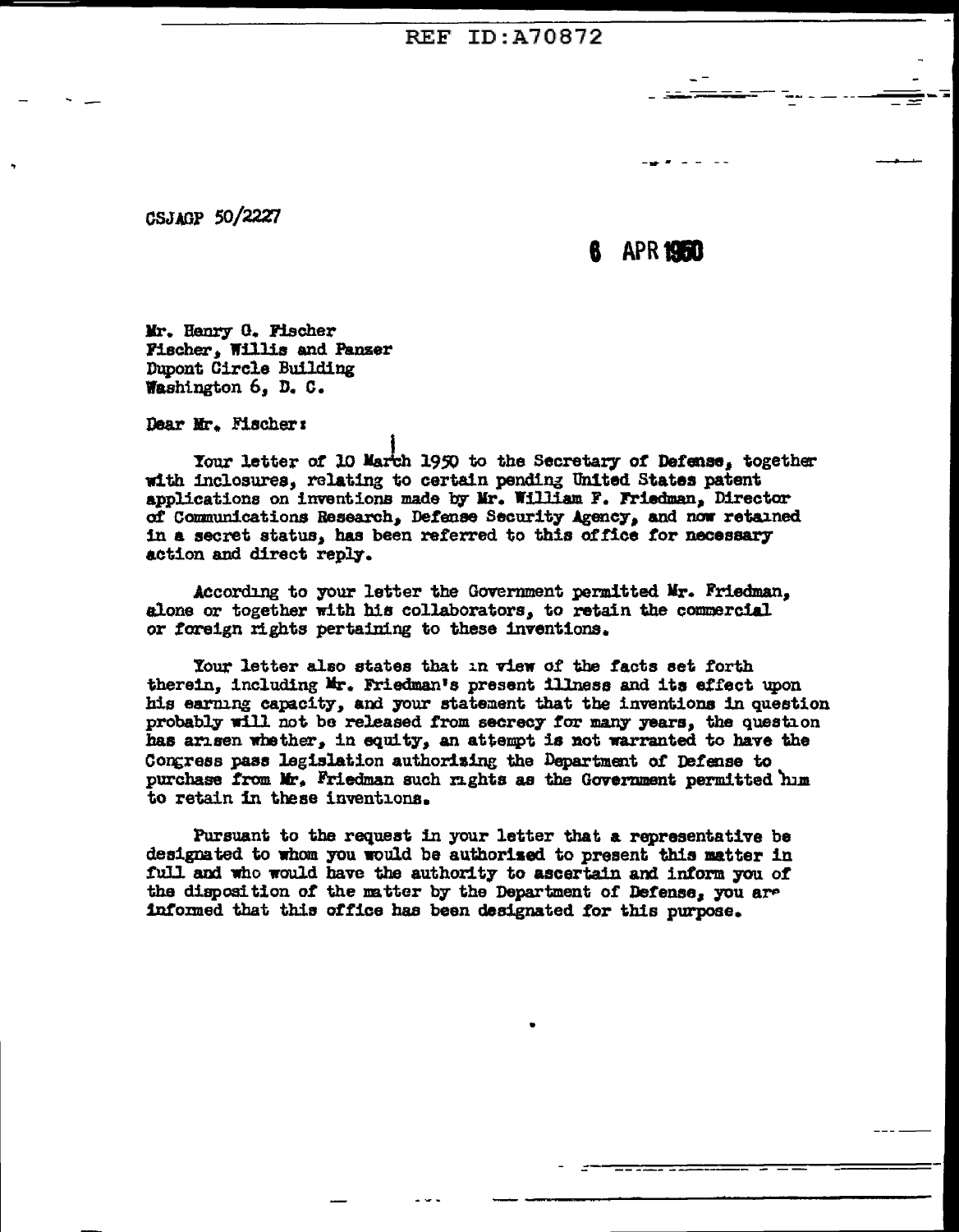This office is making a preliminary investigation of this matter as presented in your letter, above mentioned, in order that it may be better informed as to the facts and circumstances of the matter already of record before the desired further and more complete presentation thereof is made to this office. It is believed this will be to the advantage of all concerned and will expedite final disposition of the matter on behalf of the Department of Defense. This office will notify you, probably within the next week or two, when preliminary consideration of the matter has been completed.

Sincerely yours,

JAMES R. MILLS Major, JAGC Chief, Patents Division

2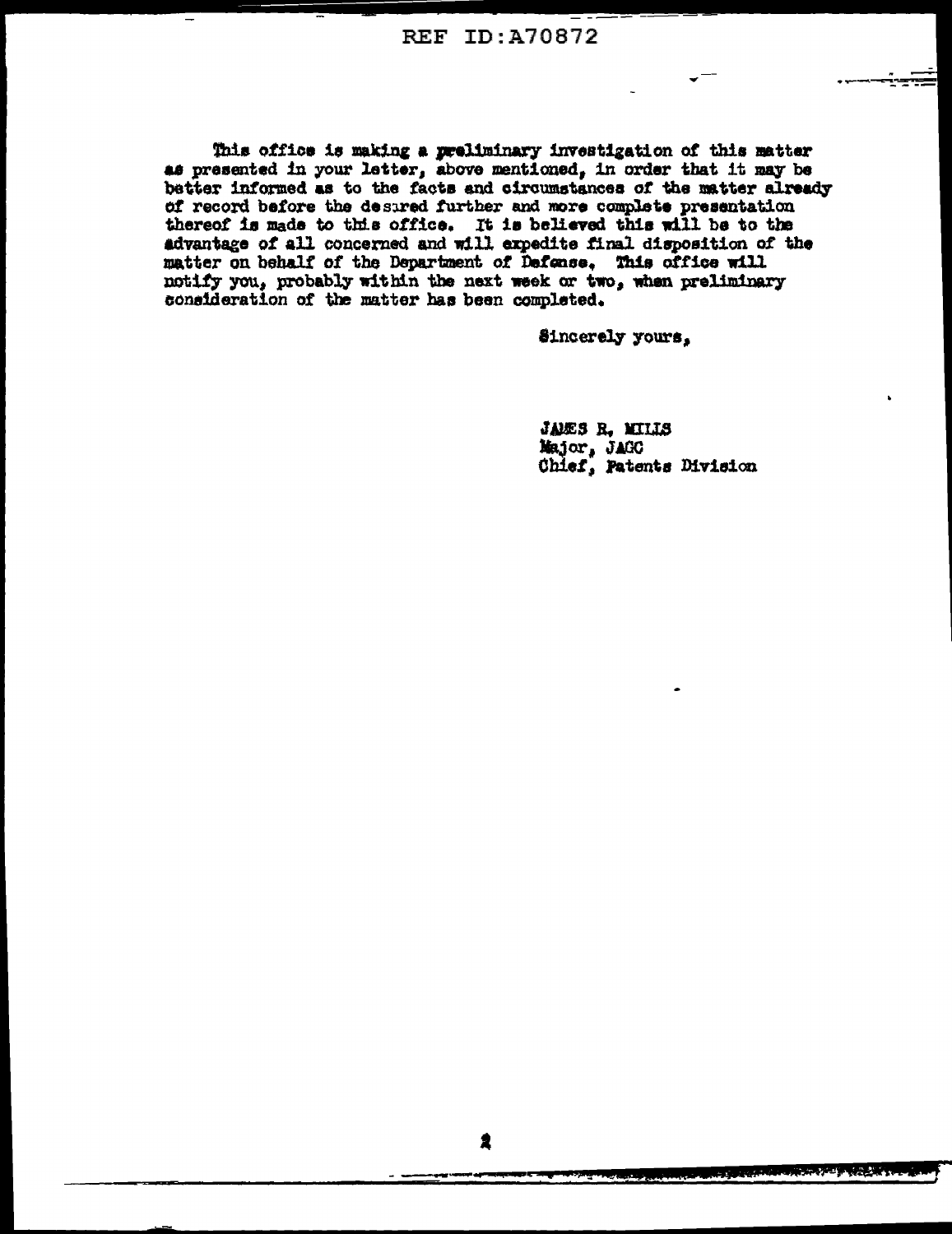





# OFFICE OF THE SECRETARY OF DEFENSE

### **Washington**

## 15 March 1950

Dear Mr. Fischer,

Reference is made to your letter of March 10 to the Secretary of Defense relative to patents on inventions by Colonel Wilham F. Friedman, which you handed to me

After looking it over, it appears that this is a matter for the Army to handle since Colonel Friedman was a member of that service and his inventions pertain to an agency which was under the Army at the tune in question

Under the National Security Act, the military departments are "administered separately by their respective secretaries " I am, therefore, referring your letter with its enclosures to the Secretary of the Army for his consideration and with the request that you be advised as to the proper office to which you could present the matter in full.

Yours very truly,

LEVEN C. ALLEN MaJor General, USA Executive Secretary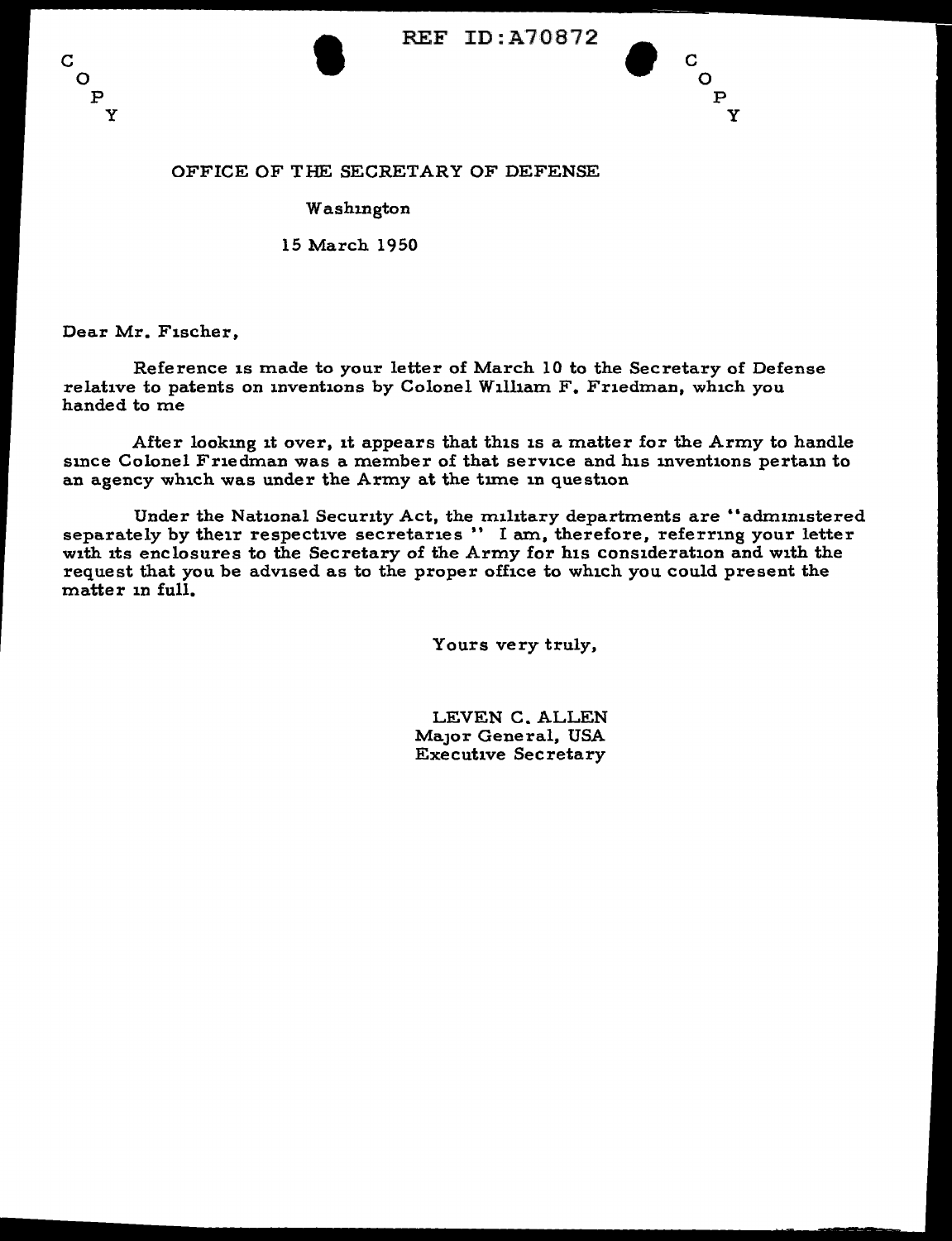

c  $\mathbf Q$ p y

#### FISCHER, WILLIS & PANZER

March 10, 1950

Hon. Louis A Johnson Secretary of Defense Washington 25, D. C.

Dear Sir

c  $\overline{O}$ 

> p y

This letter is written on behalf of Mr. Wilham F Friedman, Director of Communications Research, Defense Security Agency. He is ill and has received permission to retain us to pursue the matter about which this communication is concerned

Mr Friedman is responsible individually and in collaboration with others for the invention and development of systems and devices in the field of military communications which have proved to be of the utmost importance to the defense of our country. For his efforts in this direction, he has received the Medal for Merit from President Truman, and also the Commendation for Exceptional Civilian Service from Henry L Stunson, Secretary of War. Copies of both are attached hereto.

In connection with these inventions, patent applications have been filed, the government allowing Mr Friedman, alone with respect to some of the applications, and with collaborators with respect to others, to retain commercial and foreign rights. All of these patent applications have been placed in secrecy status, one of the inventions has been 1n secrecy now for over sixteen years and a second for over thirteen years. It is highly unlikely that any of the inventions will be released from secrecy, at least for a great many years to come

It has already been indicated that Mr Friedman is now ill and in the largest measure, his illness is due to the unusually severe strain imposed upon him by the nature of his work. Indeed, it is probable that his earning capacity has been permanently and heavily impaired. In the light of these facts, the question has arisen whether, in equity, and attempt is not warranted to obtain from the Congress an act authorizing the Department of Defense to purchase from Mr. Friedman all the rights he has been allowed to retain in the inventions which have been placed 1n secrecy status by the government for a token payment that would help in easing the concern he might have about his hvehhood 1n the future, even though such a payment had little relation to the high value we understand such rights might have under different circumstances. There are precedents for such awards in the communications field, even in the absence of any property rights in the inventions.